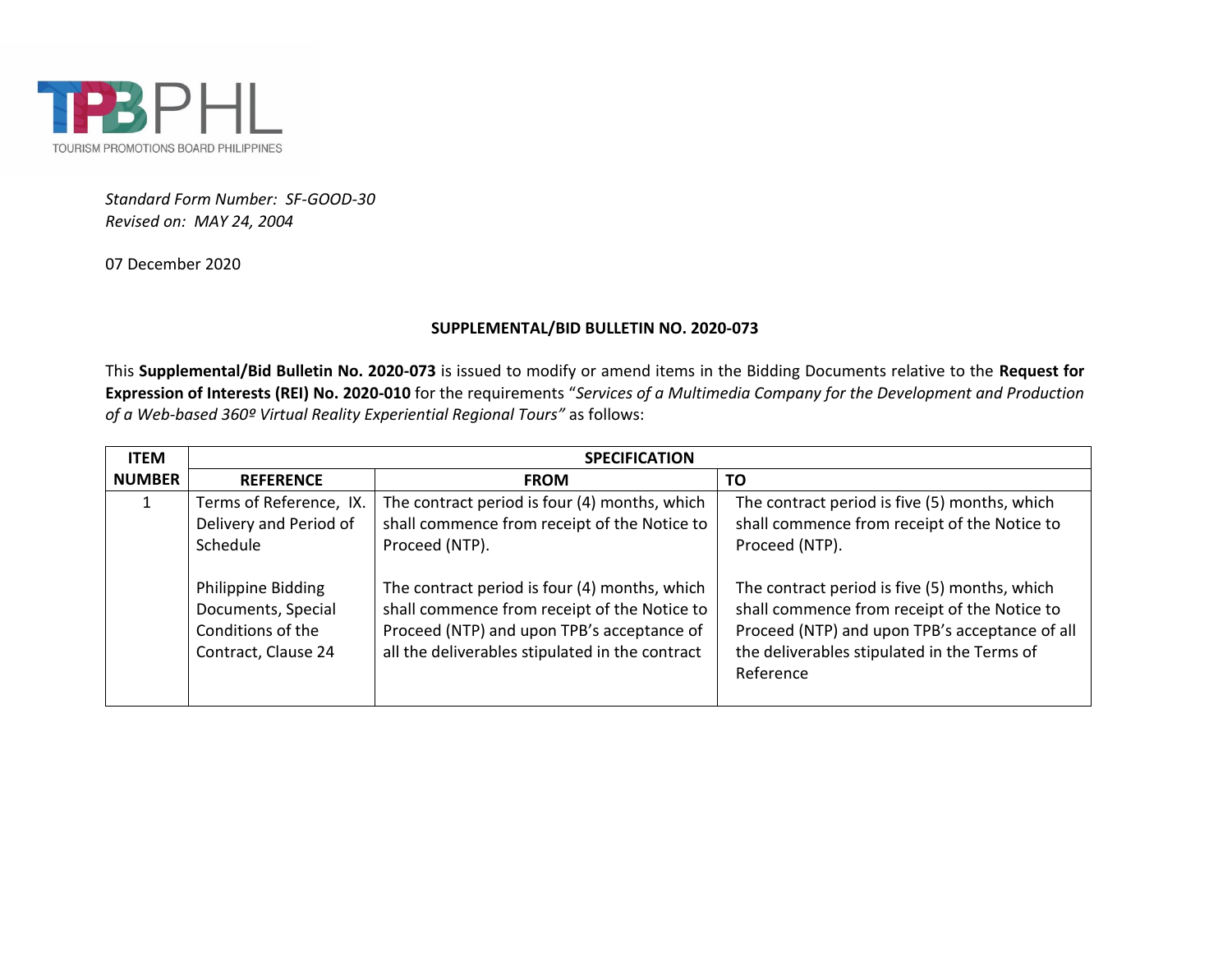| 2  | Terms of Reference, I.<br>Backgound           | For the Phase I of the project, TPB will<br>initially cover the following regions:<br><b>XXXX</b> | For the Phase I of the project, TPB will initially<br>cover the following regions:<br><b>XXXX</b>                                                                                                                                                                                                                                                                                                                                            |
|----|-----------------------------------------------|---------------------------------------------------------------------------------------------------|----------------------------------------------------------------------------------------------------------------------------------------------------------------------------------------------------------------------------------------------------------------------------------------------------------------------------------------------------------------------------------------------------------------------------------------------|
|    |                                               |                                                                                                   | The above-stated list of tourism sites and<br>attractions are only indicative. TPB and the<br>winning bidder shall agree on the tourism sites<br>and attractions to be covered taking into<br>consideration the Inter-Agency Task Force on the<br>Emerging Infectious Diseases (IATF-EID) health<br>and safety guidelines and protocols as well as<br>recommendations from the DOT Regional Offices<br>and/or Local Government Units (LGUs). |
| 3. | Terms of Reference, II.<br>Purpose/Objectives | n.a.                                                                                              | 6. General Theme: SAFE TRAVELS. The<br>Philippines has obtained the 'Safe Travels'<br>stamp from the World Travel & Tourism<br>Council (WTTC), granting approval of the<br>country as a trusted global destination that<br>follows strict health and hygiene protocols<br>amid the COVID-19 pandemic.                                                                                                                                        |
| 4. | Terms of Reference, III.<br>Scope of          | 1. PRE-PRODUCTION consists of developing<br>a virtual tour application that is engaging,          | 2. PRE-PRODUCTION consists of developing a<br>virtual tour that is engaging, interactive and                                                                                                                                                                                                                                                                                                                                                 |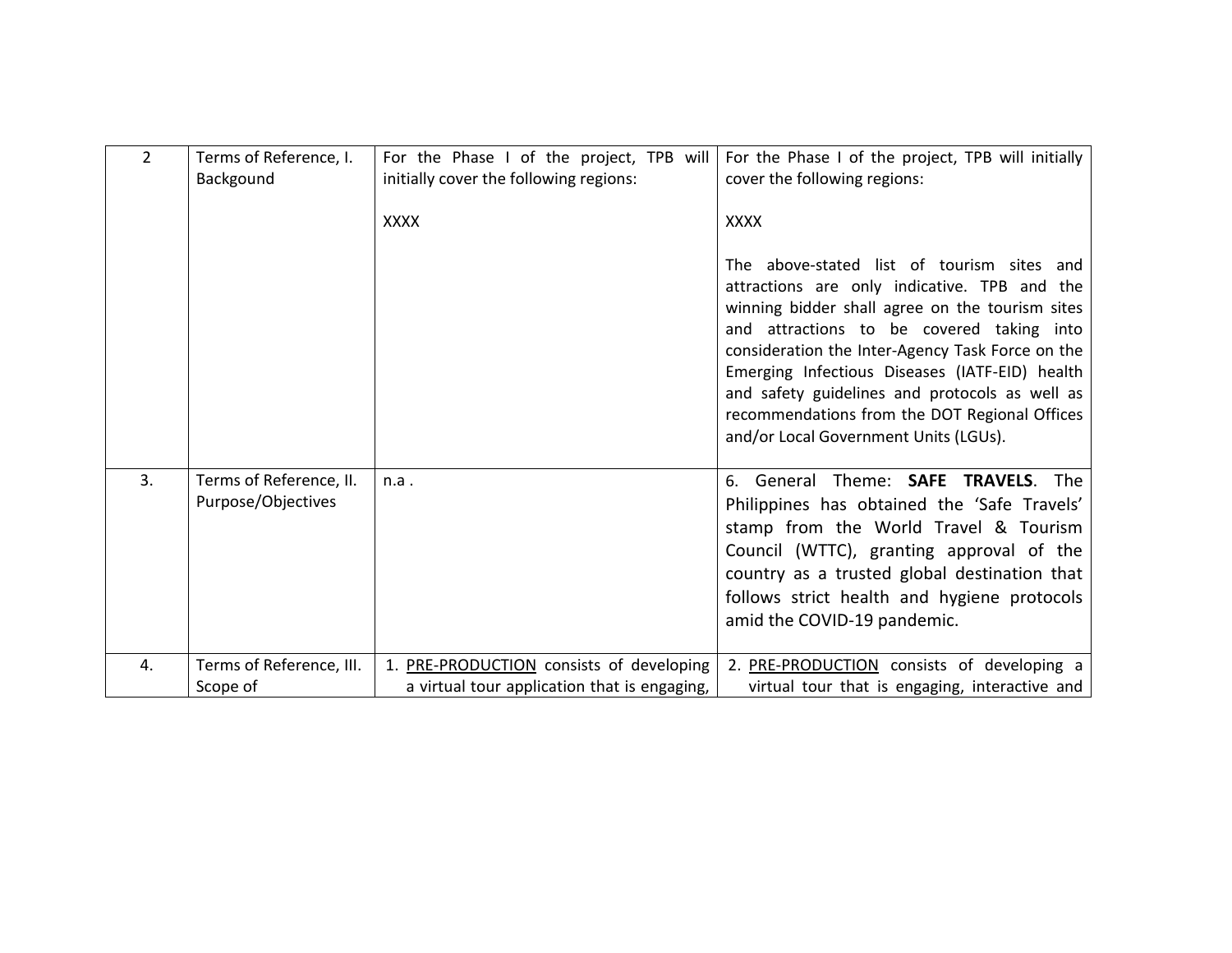|    | Services/Deliverables,<br>1. Pre-Production                                                                     | interactive<br>and<br>rich<br>visual<br>contains<br>content for the audience.                                                                                                                                                                                                                          | contains rich visual content for the audience.                                                                                                                                                                                                                                                                                                                                                               |
|----|-----------------------------------------------------------------------------------------------------------------|--------------------------------------------------------------------------------------------------------------------------------------------------------------------------------------------------------------------------------------------------------------------------------------------------------|--------------------------------------------------------------------------------------------------------------------------------------------------------------------------------------------------------------------------------------------------------------------------------------------------------------------------------------------------------------------------------------------------------------|
| 5. | Terms of Reference, III.<br>Scope of<br>Services/Deliverables,<br>2. Production, bullet<br>#7, $2nd$ sub bullet | 3D walkthrough tour and enabled to<br>$\circ$<br>view in the following modes and<br>perspectives:<br>Walkthrough view<br>3D Dollhouse View<br><b>Floor Plan View</b><br>п<br><b>Customized Slideshow Highlights</b><br>٠<br>Multimedia Information Tags<br>$\blacksquare$<br><b>Video Teasers</b><br>п | 3D walkthrough tour and enabled to view in<br>$\circ$<br>the following modes and perspectives<br>(minimum User Engagement Features):<br>Multimedia Tags<br><b>Information Windows</b><br>٠<br>360 Interactive Windows<br>٠<br><b>Adaptive HDR Photos</b><br><b>Guided Voice Over Tour</b><br><b>E-Learning Module</b><br>3D Walkthrough view<br>л<br><b>3D Dollhouse View</b><br>3D Maps and Floor Plan View |
|    | bullet #8                                                                                                       | Introduction AVP per region and module<br>$\bullet$<br>highlighting key shots per local province.                                                                                                                                                                                                      | Introduction AVP per region and module<br>highlighting key shots per local province<br>(minimum of 60 secs).                                                                                                                                                                                                                                                                                                 |
|    | bullet #9                                                                                                       | Audio Recording of VO talent and music<br>$\bullet$<br>scoring (royalty free music background)                                                                                                                                                                                                         | • Audio Recording of VO talent and music<br>scoring (royalty free music background),<br>supplier may recommned subject to the<br>approval of TPB                                                                                                                                                                                                                                                             |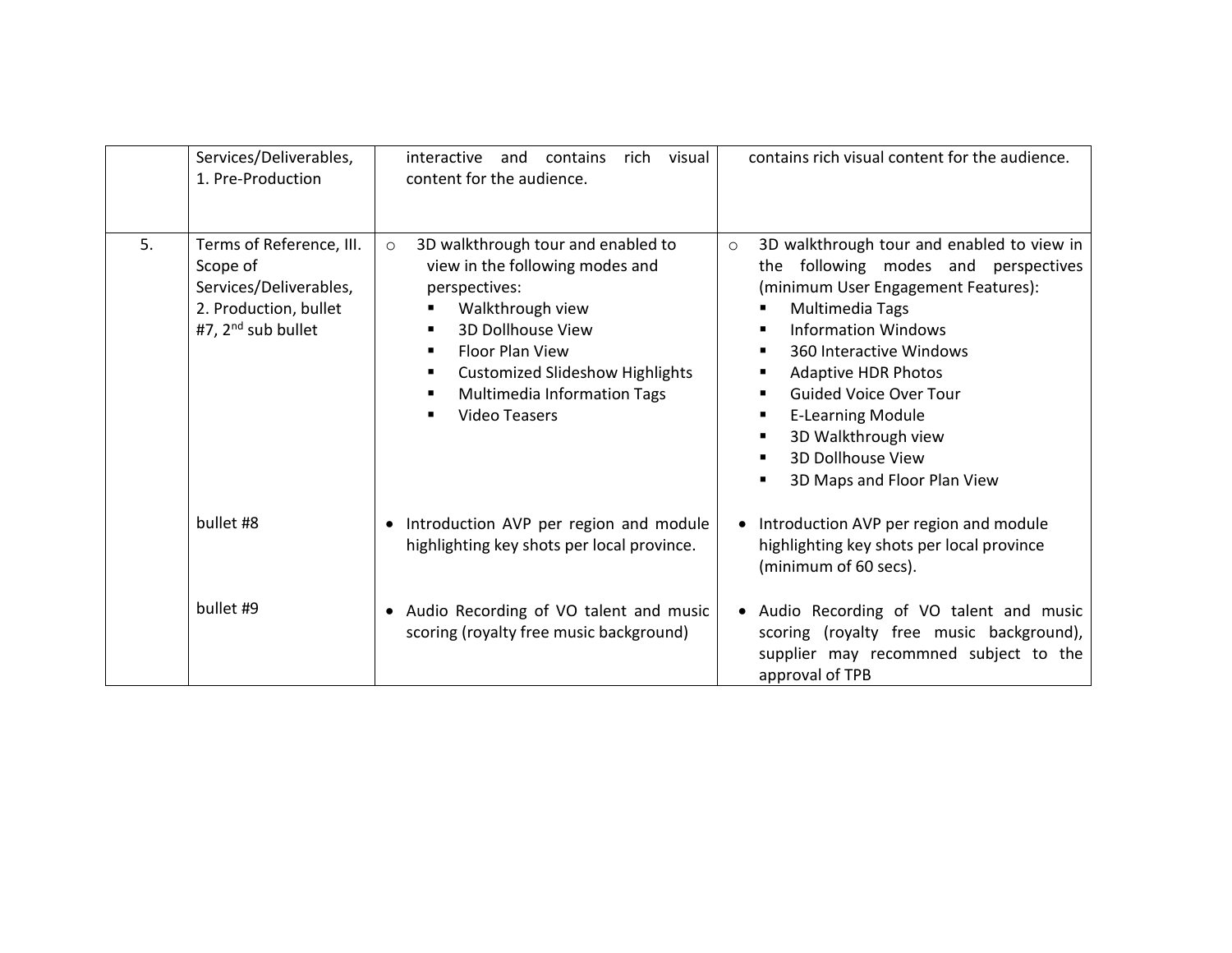| 6. | Terms of Reference, III.<br>Scope of                                                                | 4.TECHNICAL SUPPORT,<br>inclusive for one<br>year, which includes,                                                                                                     | 4.TECHNICAL SUPPORT, inclusive for one year,<br>which includes, but not limited to the following:                                                                                      |
|----|-----------------------------------------------------------------------------------------------------|------------------------------------------------------------------------------------------------------------------------------------------------------------------------|----------------------------------------------------------------------------------------------------------------------------------------------------------------------------------------|
|    | Services/Deliverables,<br>4. Technical Support,                                                     | <b>XXX</b>                                                                                                                                                             | <b>XXX</b>                                                                                                                                                                             |
|    | Bullet #3                                                                                           | Inclusive of TPB Virtual Tour Software<br>License                                                                                                                      | Inclusive of TPB Virtual Tour Software<br>$\bullet$<br>License (not subscription)                                                                                                      |
|    | Bullet #6                                                                                           | Raw<br>Photos,<br>Videos<br>All<br>and<br>$\bullet$<br>360°Panoramics delivered to TPB.                                                                                | All Raw Photos, Videos and 360°Panoramics<br>$\bullet$<br>submitted to TPB shall become the property<br>of TPB, including copyright thereto.                                           |
|    | Bullet #7                                                                                           | Audio Visual Presentations for each<br>Region in .mp4 format                                                                                                           | Audio Visual Presentations for each Region in<br>$\bullet$<br>.mp4 format (minimum of 60 seconds)                                                                                      |
|    | Bullet #8                                                                                           | n.a.                                                                                                                                                                   | Update on User Interface and Content<br>$\bullet$                                                                                                                                      |
| 7. | Terms of Reference, III.<br>Scope of<br>Services/Deliverables,<br>5. Minimum Required<br>Personnel. | Note: Bidders may recommend additional<br>personnel deemed fit for the team. All<br>additional personnel must have at least three<br>(3) years of relevant experience. | additional<br><b>Bidders</b><br>may recommend<br>Note:<br>personnel deemed fit for the team. All additional<br>personnel must have at least three (3) years of<br>relevant experience. |
|    |                                                                                                     |                                                                                                                                                                        | Personnel may be required to perform other<br>related duties as assigned provided it shall not<br>cause detrimental effect to the project. However,                                    |